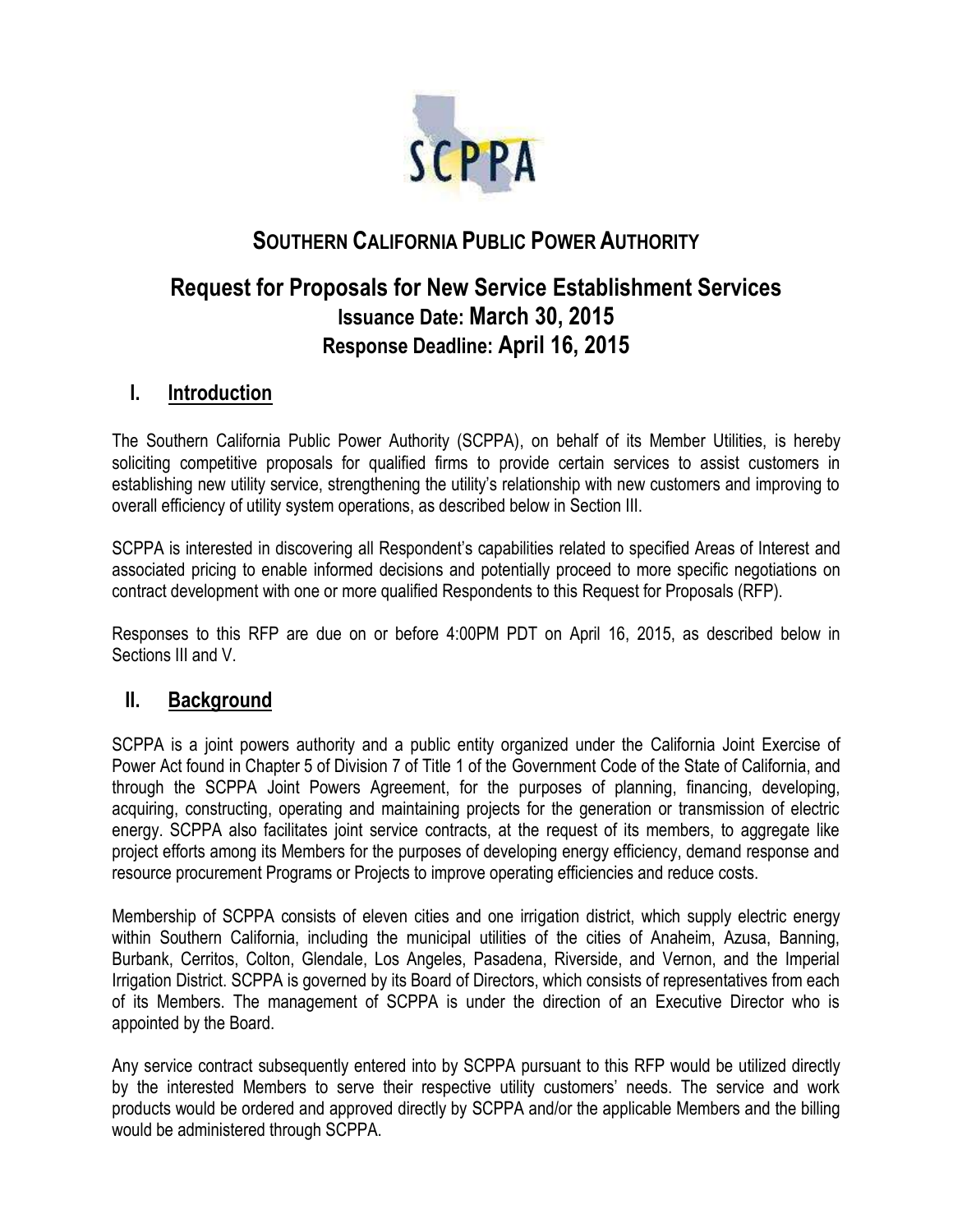### **III. Areas of Interest**

Certain SCPPA Members have expressed interest in enhancing the customer experience in establishing utility service(s) to meet the needs of their municipalities. Specifically, Members are looking to establish a working relationship with an outside, 3<sup>rd</sup> party to provide an effective "concierge" service to offer to customers as part of the process used by the utilities to establish an account and service with new customers. Examples of some of the services that members want to provide potential assistance to their new customers with include, but are not limited to:

#### 1. **Establishing all non-Member provided private utility services**

- Natural Gas
- Phone

#### 2. **Establishing additional services**

- TV, Cable, Internet
- Home security
- Insurance
- Home Warranty
- Other

#### 3. **Assistance with Moving**

- Packing, Unpacking
- Storage
- Cleaning old and/or new residence
- Change of address
- Other

The areas of interest shown above provide an outline of the types of assistance that Members would be interested in offering to their customers. However, in no way will any of these offerings, or others not included above, be made to customers with a requirement to participate in or utilize any services or assistance offered by the successful Respondent(s). Any such participation by Members' customers will be entirely voluntary and neither Members, nor any successful Respondents to this RFP, will require customer participation in said services. As such, Members will not be required to provide successful Respondents to the RFP with any customer-specific information, including but not limited to: telephone numbers; addresses; account numbers; consumption/usage data; bank account or credit card information. Dissemination of any information of this nature would have to be provided by the customer directly and will not be the responsibility of the participating Member(s).

In addition, Members will require Respondents to commit to certain service level expectations and/or requirements for the interactions with customers, including:

- All initial calls will be answered within a certain number of seconds (as shall be specified in the Response);
- Subsequent Customer Calls will be returned within a certain number of business days (as shall be specified in the Response).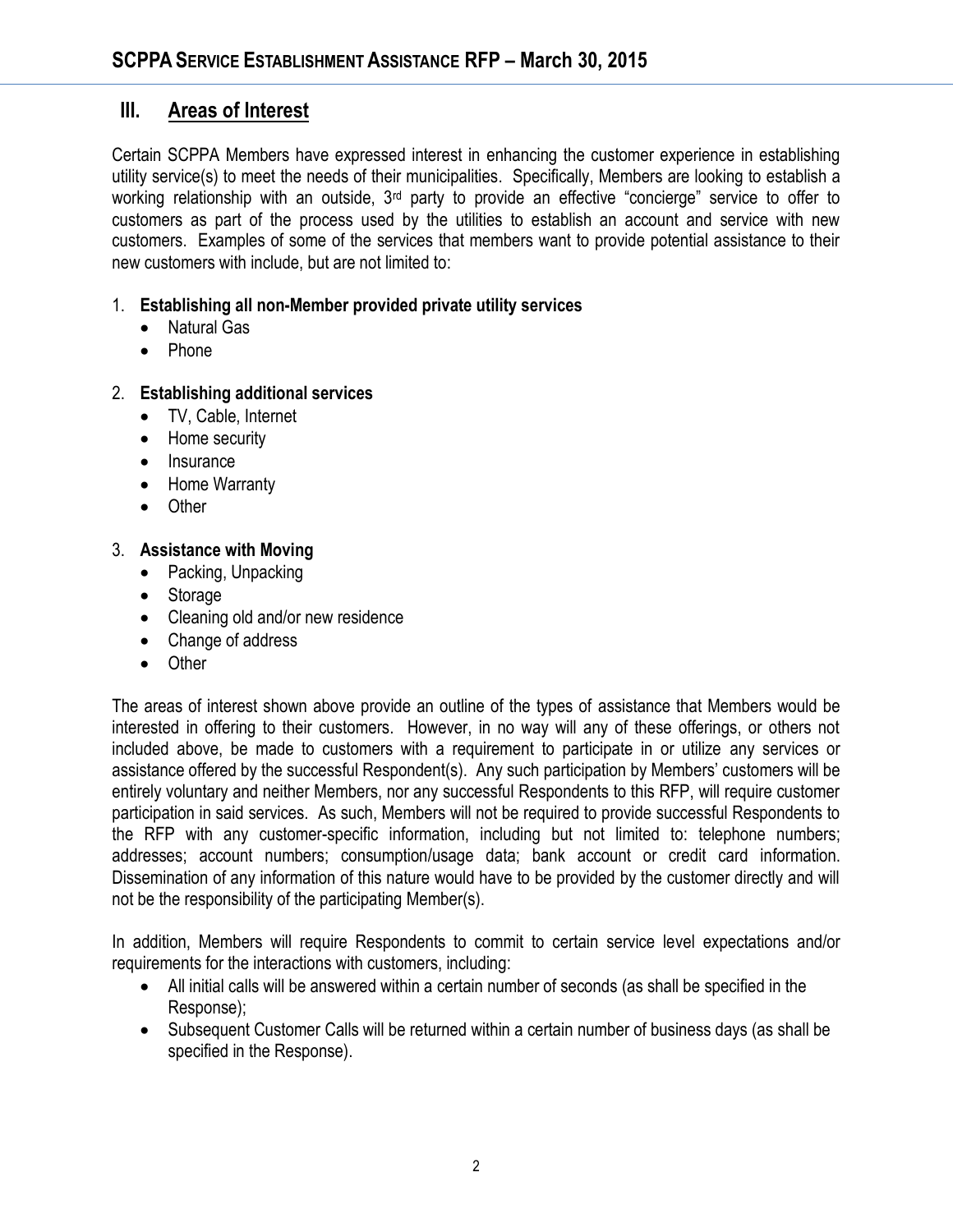Similarly, Respondents will be required to submit monthly reports to Participating Members, at a time to be determined by the Member and agreed to by all Parties, that will provide program performance information including, but not limited to:

- How many initial customer contact calls were made;
- How many of these initial calls led to customers using the successful Respondent's services/assistance;
- How many services were used by each customer;
- What was the average wait time for initial customer call connection;
- Access to any and all customer feedback and comments;
- Other (as may be specified in the Response).

## **Timeline / Schedule\***

| <b>SCPPA RFP for Service Establishment Assistance Selection Process</b> |                                 |
|-------------------------------------------------------------------------|---------------------------------|
| <b>Schedule of Requirements</b>                                         | <b>Target Date(s)</b>           |
| <b>Issue RFP</b>                                                        | March 30, 2015                  |
| Responses Due                                                           | 4:00PM PDT - April 16, 2015     |
| Review of Responses                                                     | April 16, 2015 - April 23, 2015 |
| Interviews (if necessary)                                               | April 27- April 30, 2015        |
| Selection of Respondent(s)                                              | April - May, 2015               |

**\***Timeline/Schedule is subject to change at sole discretion of SCPPA.

## **IV. Proposal Submission Required Elements**

#### **1. Transmittal Letter Content:**

- a. A brief statement of the Respondent's understanding of the work to be done and commitment to perform the work as scheduled, including:
	- i) statement of work specifications; and
	- ii) reference to any proposed contractual terms and conditions required by the Respondent; and
	- iii) a summary of exceptions taken to the RFP requirements; and
	- iv) any and all expectations from SCPPA including, but not limited to: requirements definitions, strategy refinement, and staffing requirements to support the proposed project or program implementation.
- b. An officer authorized to bind must sign the proposal on behalf of the Respondent and must include the following declarations on the transmittal letter:

"This proposal is genuine, and not sham or collusive, nor made in the interest or in behalf of any person not herein named; the Respondent has not directly or indirectly induced or solicited any other Respondent to put in a sham bid, or any other person, firm or corporation to refrain from submitting a proposal; and the Respondent has not in any manner sought by collusion to secure for themselves an advantage over any other Respondent."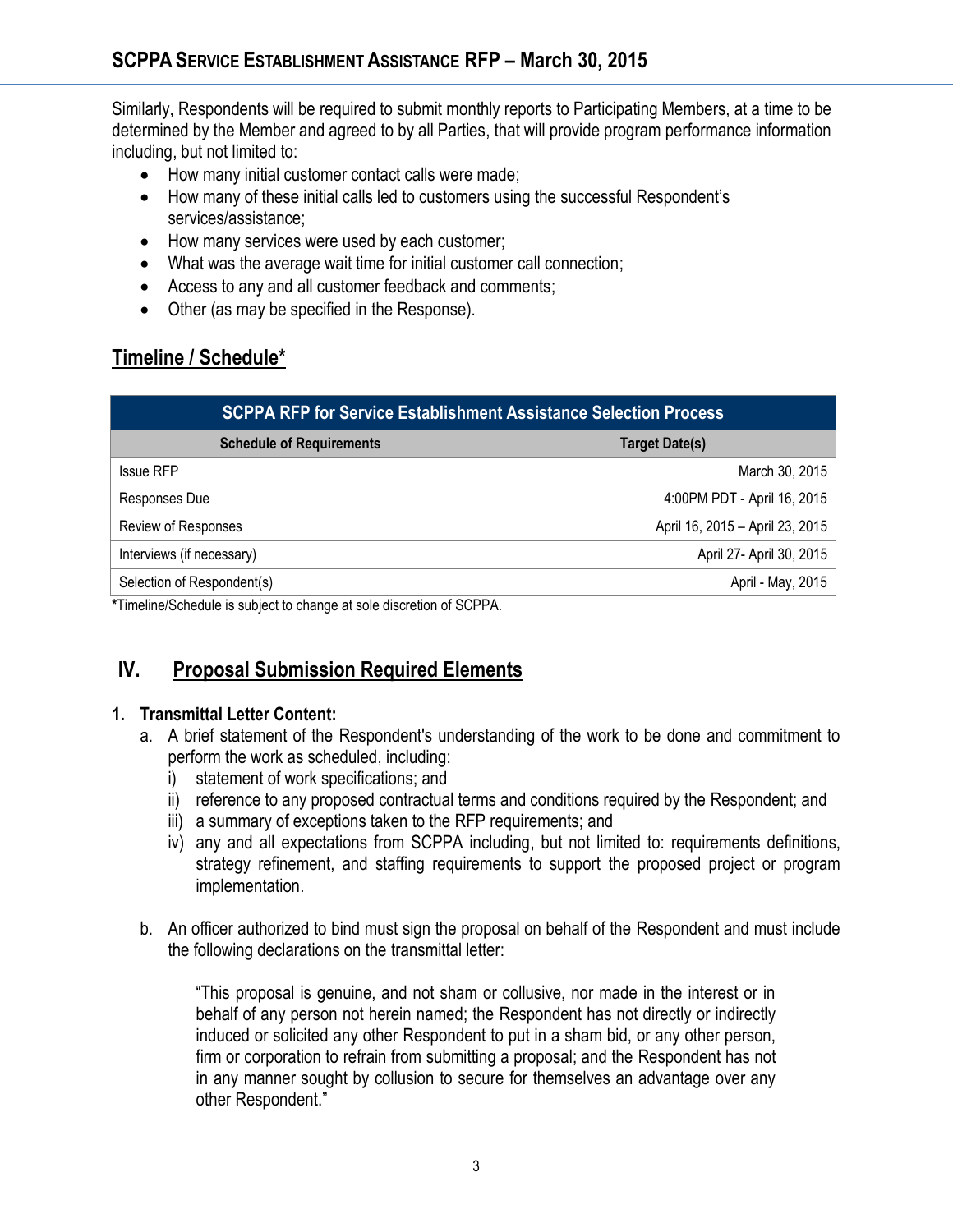- **2. Respondent Information**: Provide legal name of Company or Individual, physical street address, the name(s) and title(s) of the individual(s) authorized to represent the Respondent, including telephone number(s) and email address(es).
- **3. Proposal:** Proposals must include a description of the proposed project or program, how it meets (or does not meet) each of the objectives of this RFP, and a detailed description addressing all of the Areas of Interest. Respondents may also include additional services, products, tasks, task elements and/or functions that may not be part of or included in the RFP, but are deemed by the Respondent to be pertinent and potentially valuable to SCPPA or its Members. SCPPA will have full discretionary authority to consider, accept and/or reject without cause such supplemental information that is not directly requested, included in or made part of the RFP.
- **4. Fees:** Pricing in all Proposals should be made based on good faith estimates of the requirements defined in this RFP. Please include all necessary details of specific examples or estimates of the fees, labor rates and service charges. Describe how the fees, rates or charges will be determined. Respondents shall also be prepared to provide a breakdown of the applicable overheads and fringe benefit costs that are part of any labor rates and other direct costs associated with the services to be performed.

Respondents are also encouraged to provide any information on possible revenue-sharing opportunities between Respondent and a Participating Member, including exemplary projections of the potential value to Members on a per customer basis and/or Program total, as may be deemed appropriate by the Respondent.

- **5. Experience:** Respondent shall clearly identify project participants and management team, including:
	- a. Describe your firm's experience as may be applicable to this RFP, your organizational structure, management qualifications, and other contract related qualifications, including number of years firm has been in business.
	- b. Specify key employees and describe their qualifications, experience and duties related to this RFP, including the office location(s) where work will be performed, in addition to the physical street address referenced above.
	- c. Provide a statement regarding Respondent's:
		- i. Assurances to retain and use the key employees as proposed for related work, including their availability to initiate and sustain the proposal;
		- ii. Commitment and plan to acquire supplemental employees if key personnel are not available to assure project delivery;
		- iii. Ability to provide for staffing increases to meet Program requirements.
	- d. State whether Respondent will use subcontractors to perform services pursuant to the contract. Should the use of subcontractors be offered, the Respondent shall provide the same assurances of competence for the subcontractor, plus the demonstrated ability to manage and supervise the subcontracted work. Subcontractors shall not be allowed to further subcontract with others for work. The provisions of any contract resulting from this RFP shall apply to all subcontractors in the same manner as to the Respondent.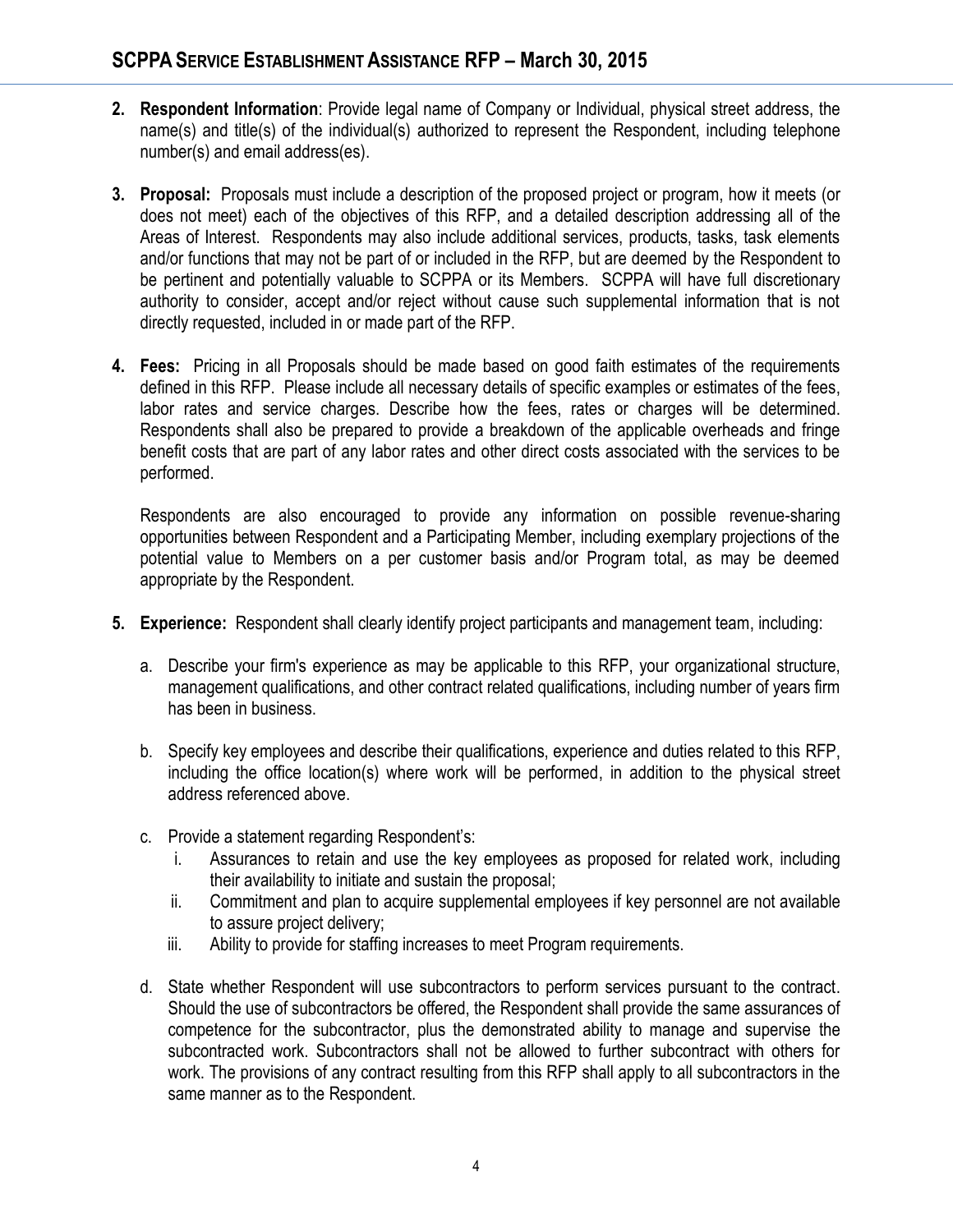e. Respondent shall indicate any and all pending litigation that could affect the viability of Respondent's proposal, continuance of existing contracts, operation or financial stability.

#### **6. References:**

- a. Describe whether the Respondent has, within the last five (5) years, rendered any service to SCPPA or to any of SCPPA's Members, either as a contractor or subcontractor, either under the current Respondent's name or any other name or organization. If so, please provide details (status as prime or subcontractor, brief description of the contract, contract start and end date, the contract administrator name, and total actual contract expenditures).
- b. If the Respondent has not rendered any service within the last five (5) years to SCPPA or to any of SCPPA's Members, then please provide references over that period with the details described above including the counterparty for which services were provided.
- c. Identify existing related or relevant projects or programs which Respondent developed and/or operates that would demonstrate Respondent's capabilities in this area.
- d. Describe relevant program development and implementation experience, approach, and provide a list of references for similar projects completed.

## **V. Proposal Submission Delivery Requirements**

There will not be an initial Respondent's conference associated with this RFP. Clarification questions may be addressed to [bcope@scppa.org,](mailto:bcope@scppa.org) on or before 4:00PM PDT on April 16, 2015. Responses/answers to all questions will be provided to inquisitor via e-mail within 3 business days from the date received. Answers to questions that SCPPA, at its sole determination and discretion, deems to be substantive or that would place the inquisitor at a distinct and unfair advantage to other potential Respondents will be posted on SCPPA's website at http://www.scppa.org/Downloads/RFP within 5 business days from the date received, but no later than April 20, 2015.

One (1) hard copy of your response, including a transmittal letter of authentic offer with wet-ink authority signature, and any supporting documentation should be delivered no later than 4:00 pm PST on April 23, 2015 to:

> Southern California Public Power Authority SERVICE ESTABLISHMENT ASSISTANCE RFP Attention: Bryan Cope 1160 Nicole Court Glendora, California 91740

One (1) electronic copy of your proposal should also be delivered to the address above, preferably on a CD or USB flash drive, or alternatively e-mailed to  $bcope@scppa.org$  no later than the time and date referenced above.

No contact should be made with the Board of Directors, committees or working group representatives, or SCPPA Members concerning this RFP.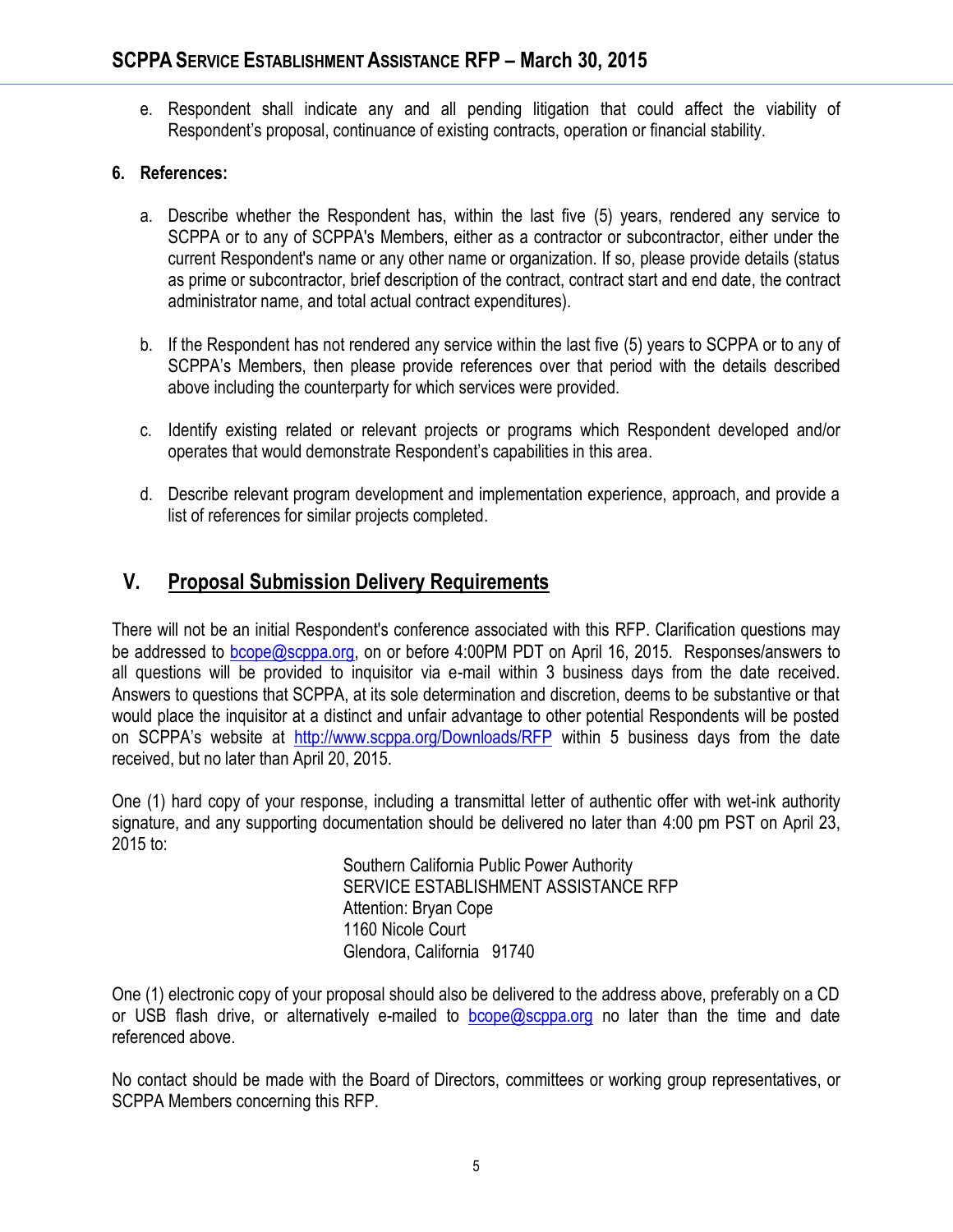All information received by SCPPA in response to this RFP is subject to the California Public Records Act and may be subject to the California Brown Act and all submissions may be subject to review in the event of an audit.

### **VI. Terms and Conditions**

- 1. SCPPA reserves the right to cancel this RFP at any time, reject any and all proposals and to waive irregularities.
- 2. SCPPA shall determine at its sole discretion the value of any and/or all proposals including price and non-price attributes.
- 3. Proposals may be sub-divided or combined with other proposals, at SCPPA's sole discretion.
- 4. SCPPA shall perform an initial screening evaluation to identify and eliminate any proposals that are, for example, not responsive to the RFP, do not meet the minimum requirements set forth in the RFP, are not economically competitive with other proposals, or are submitted by Respondents that lack appropriate creditworthiness, sufficient financial resources, or qualifications to provide dependable and reliable services for this RFP.
- 5. SCPPA reserves the right to submit follow up questions or inquiries to request clarification of information submitted and to request additional information from any one or more of the Respondents.
- 6. SCPPA reserves the right, without qualification and in its sole discretion, to accept or reject any or all proposals for any reason without explanation to the Respondent, or to make any award to that Respondent, who, in the opinion of SCPPA, will provide the most value to SCPPA and its Members.
- 7. SCPPA may decline to enter into any potential engagement agreement or contract with any Respondent, terminate negotiations with any Respondent, or to abandon the request for proposal process in its entirety.
- 8. SCPPA reserves the right to make an award, at its sole discretion, irrespective of price or technical ability, if SCPPA determines that to do so would result in the greatest value to SCPPA and its Members.
- 9. Those Respondents who submit proposals agree to do so without legal recourse against SCPPA, its Members, their directors, officers, employees and agents for rejection of their proposal(s) or for failure to execute or act on their proposal for any reason.
- 10. SCPPA shall not be liable to any Respondent or party in law or equity for any reason whatsoever for any acts or omissions arising out of or in connection with this RFP.
- 11. SCPPA shall not be liable for any costs incurred by any Respondents in preparing any information for submission in connection with this RFP process or any and all costs resulting from responding to this RFP. Any and all such costs whatsoever shall remain the sole responsibility of the Respondent.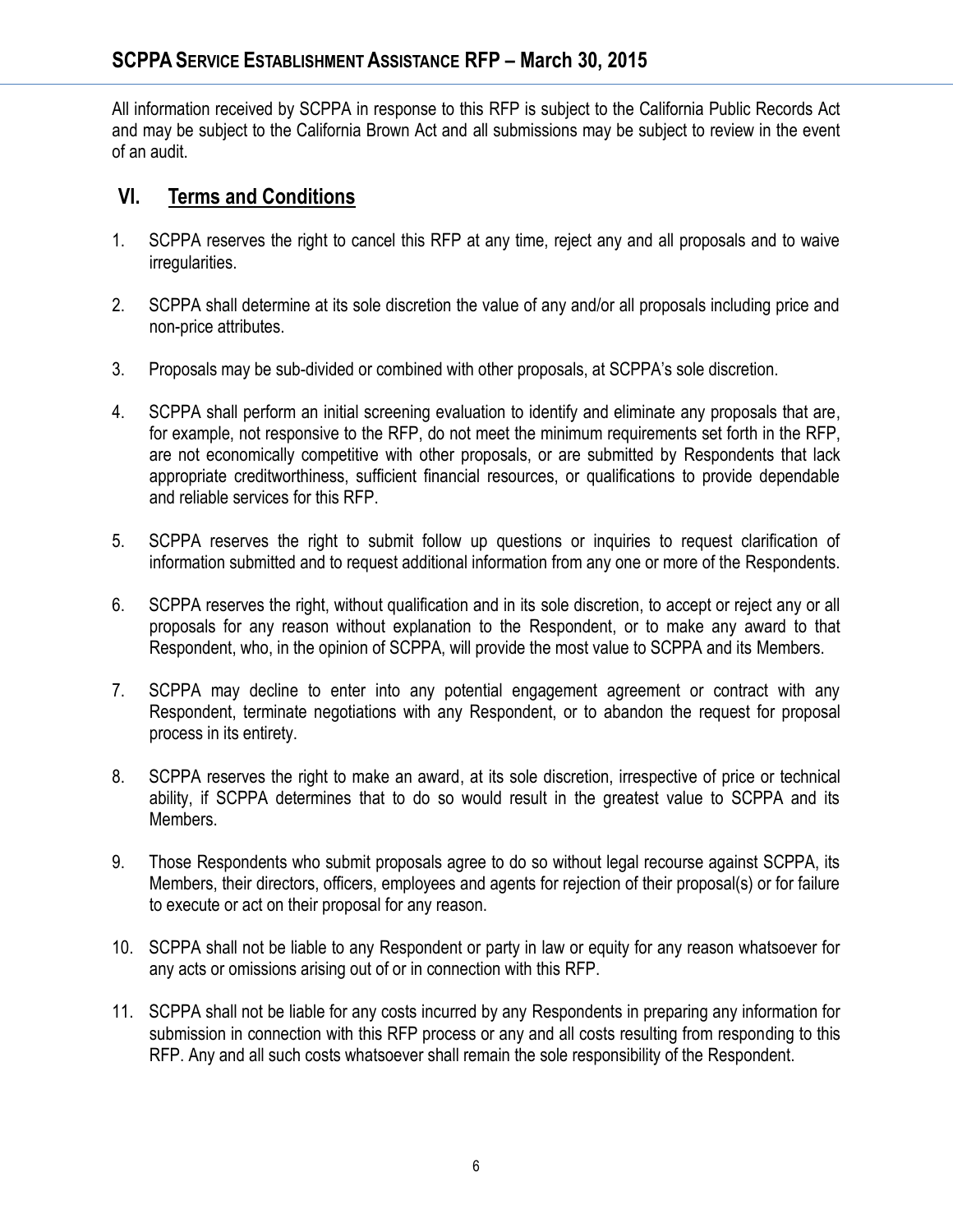- 12. SCPPA may require certain performance assurances from Respondents prior to entering into negotiations for work that may result from this RFP. Such assurances may potentially include a requirement that Respondents provide some form of performance security.
- 13. Prior to contract award, the successful Respondent shall supply a detailed breakdown of the applicable overheads and fringe benefit costs that are part of the labor rates and other direct costs associated with the services to be performed.
- 14. SCPPA Members, either collectively or individually may contact Respondents to discuss or enter into negotiations regarding a proposal. SCPPA is not responsible or liable for individual Members interactions with the Respondent which are not entirely conducted through SCPPA or at SCPPA's option or election to engage the Respondent as defined within the RFP.
- 15. Submission of a Proposal constitutes acknowledgement that the Respondent has read and agrees to be bound by the terms and specifications of this RFP and any addenda subsequently issued by SCPPA.
- 16. Information in this RFP is accurate to the best of SCPPA's and its Members' knowledge but is not guaranteed to be correct. Respondents are expected to complete all of their due diligence activities prior to entering into any final contract negotiations with SCPPA.
- 17. SCPPA reserves the right to reject any Proposal for any reason without cause. SCPPA reserves the right to enter into relationships with more than one Respondent, can choose not to proceed with any Respondent with respect to one or more categories of services, and can choose to suspend this RFP or to issue a new RFP that would supersede and replace this RFP.

### **VII. Additional Requirements for Proposal**

- **1. Consideration of Responses:** Submitted proposals should be prepared simply and economically, without the inclusion of unnecessary promotional materials. Proposals should be submitted on recycled paper that has a minimum of thirty percent (30%) post-consumer recycled content and duplex copied (double-sided pages) where possible.
- **2. Insurance, Licensing, or other Certification:** If selected, the Respondent will be required to maintain sufficient insurance, licenses, or other required certifications for the type of work being performed. SCPPA or its Members may require specific insurance coverage to be established and maintained during the course of work and as a condition of award or continuation of contract.
- **3. Non-Discrimination/Equal Employment Practices/Affirmative Action Plan:** If selected, the Respondent and each of its known subcontractors may be required to complete and file an acceptable Affirmative Action Plan. The Affirmative Action Plan may be set forth in the form required as a business practice by the Department of Water and Power of the City of Los Angeles which is SCPPA's largest Member.
- **4. Living Wage Ordinance:** If selected, the Respondent may be required to comply with the applicable provisions of the City of Los Angles Living Wage Ordinance and the City of Los Angeles Service Contract Workers Retention Ordinance. The Living Wage Ordinance provisions are found in